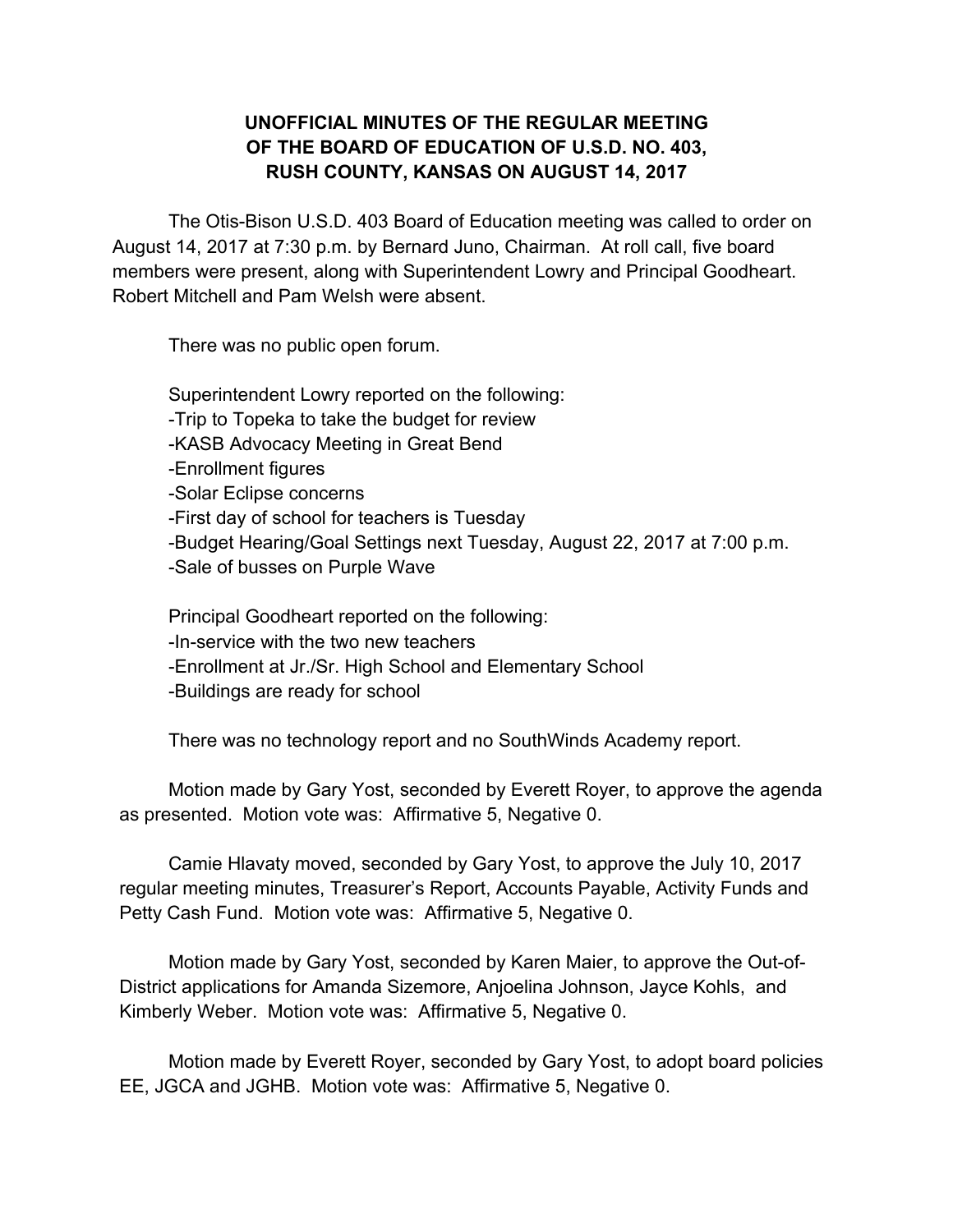Camie Hlavaty moved, seconded by Karen Maier, to approve the 2017-18 Classified Handbook as presented. Motion vote was: Affirmative 5, Negative 0.

Motion made by Gary Yost, seconded by Everett Royer, to waive the morning fees for all 4 year old preschool students that qualify for the 4 year old grant. Motion vote was: Affirmative 5, Negative 0.

The board discussed the roofing bids. Bernard Juno moved, seconded by Gary Yost, to table Item F - Consideration of Roof Repairs to a later meeting. Motion vote was: Affirmative 5, Negative 0.

The board discussed the purchase of a new school vehicle. No action was taken.

Motion made by Everett Royer, seconded by Camie Hlavaty, to go into executive session for fifteen (15) minutes to discuss employee contracts and salaries pursuant to non-elected personnel exception under KOMA, and that we return to open meeting in the boardroom at 8:25 p.m. Motion vote was: Affirmative 5, Negative 0.

The meeting was resumed at 8:25 p.m.

Camie Hlavaty moved, seconded by Gary Yost, to offer John Besperat a bus driver contract for 2017-2018. Motion vote was: Affirmative 5, Negative 0.

Motion made by Everett Royer, seconded by Karen Maier, to approve Edith Elder as a part-time Art Instructor for 2017-2018. Motion vote was: Affirmative 5, Negative 0.

Camie Hlavaty moved, seconded by Everett Royer, to approve a contract for Julieta Rodriguez as Elementary School Custodian. Motion vote was: Affirmative 5, Negative 0.

Motion made by Gary Yost to approve a long-term substitute contract for Jonea Hartshorn to teach English. Motion seconded by Everett Royer. Motion vote was: Affirmative 5, Negative 0.

Gary Yost moved to approve a contract for Chelsea Pechanec as PDC Chairperson for 2017-2018. Motion seconded by Karen Maier. Motion vote was: Affirmative 5, Negative 0.